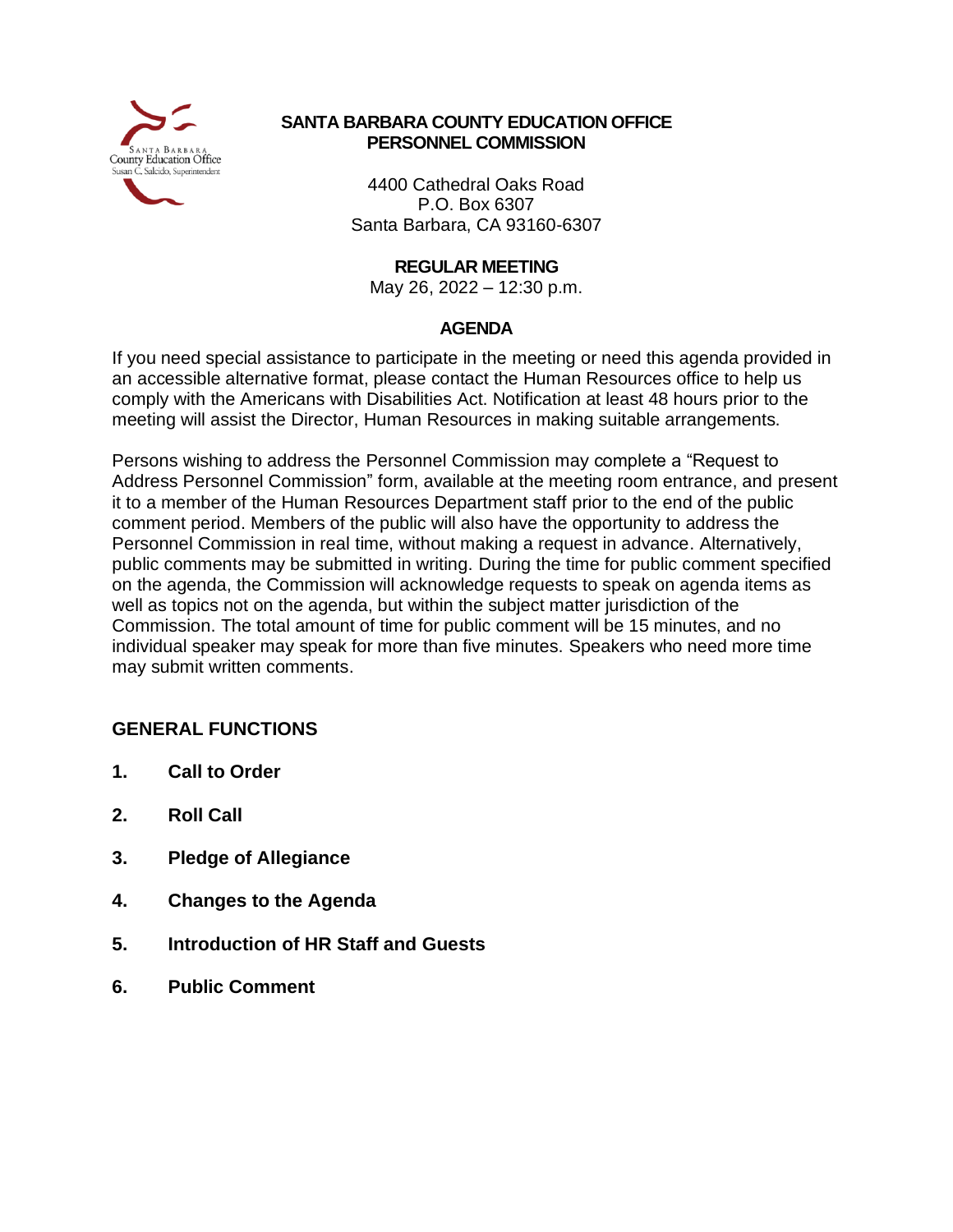## **7. Approval of Minutes**

**a. Minutes of Regular Meeting Held April 28, 2022** (Attachment)

MOVED: SECONDED: VOTE:

**b. Minutes of Special Meeting Held May 4, 2022** (Attachment)

MOVED: SECONDED: VOTE:

## **8. Communications** — None

## **9. Informational Items**

- **a. Media Releases/Editorials** Available for review from the County Superintendent of Schools.
- **b. Legislative Updates** Available for review from the Director, Human Resources.

# **REGULAR BUSINESS**

## **10. Informational Items**

- **a. List of New Positions** (Attachment)
- **b. Classified Personnel Report dated June 2, 2022** (Attachment)
- **c. Position Announcements** None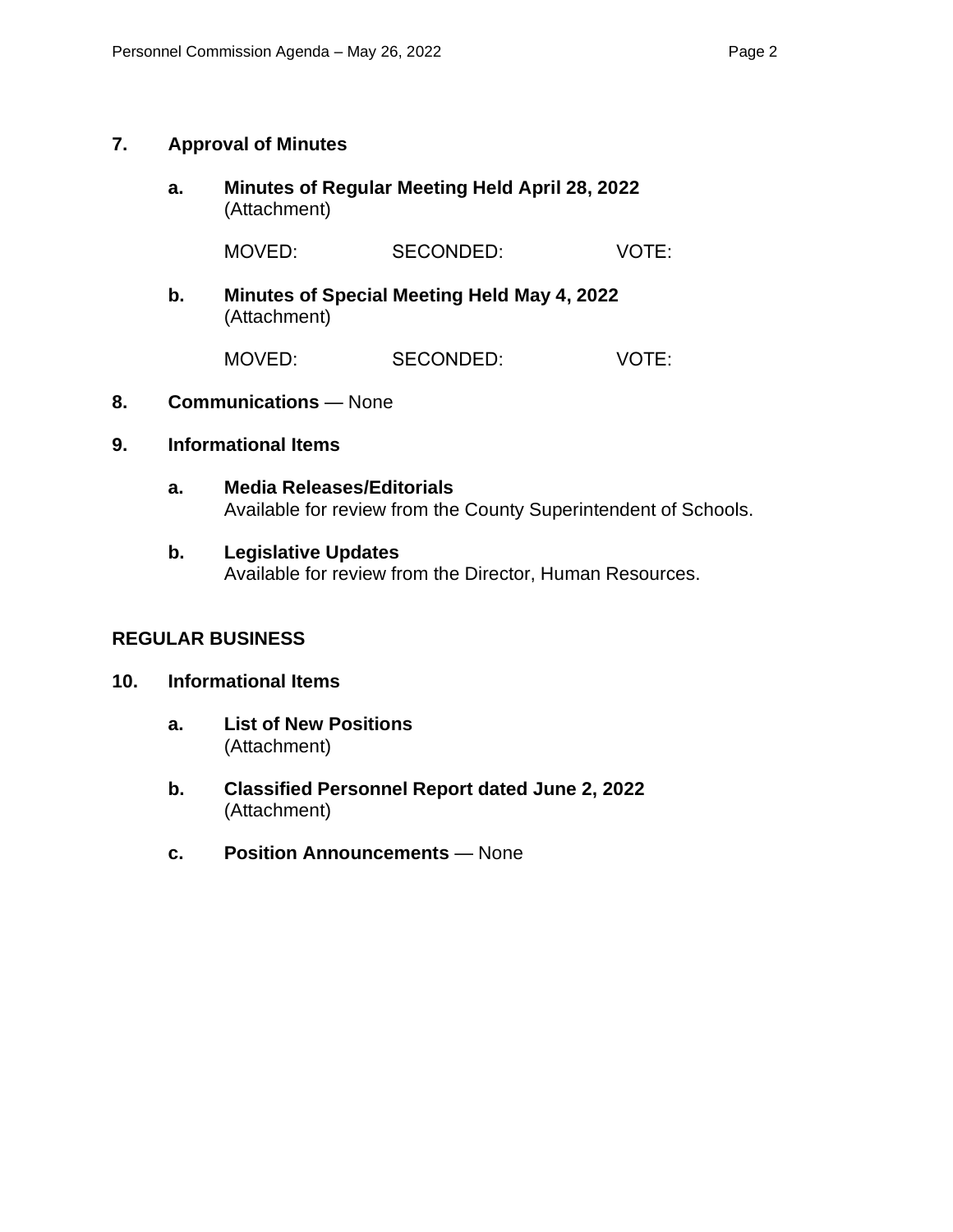## **11. Action Items**

### **a. Ratification of Eligibility Lists** (Attachments)

- i. Child Care Assistant (Open Continuous North (Lompoc))
- ii. Health Advocate Bilingual (Open Continuous South)
- iii. Manager, Health Linkages (Bilingual, FT; Dual location flexible)
- iv. Manager, Health Linkages (PT; Dual South)
- v. Paraprofessional, Behavioral Intervention (Open Continuous North)
- vi. School Occupational Therapist (Open Continuous North (SY Valley))
- vii. Vocational Assistant (Open Continuous North)

MOVED: SECONDED: VOTE:

**b. Classification of Position**

(Attachment)

The Director, Human Resources recommends the establishment of the new classification of Alternative Payment Program Supervisor at the classified salary range of 80 (proposed job description attached). This recommendation has the support of the Assistant Superintendent, Educational Services.

MOVED: SECONDED: VOTE:

- **c. Job Descriptions** None
- **d. Extension of Eligibility List** (Attachment)

In accordance with PC Rule 4451.3, Establishment and Life of Eligibility Lists, the Director, Human Resources recommends the extension of the eligibility list dated 12/02/2021 for Clerical Assistant (Bilingual) through September 2, 2022. This recommendation has the support of the Assistant Superintendent, Educational Services.

MOVED: SECONDED: VOTE: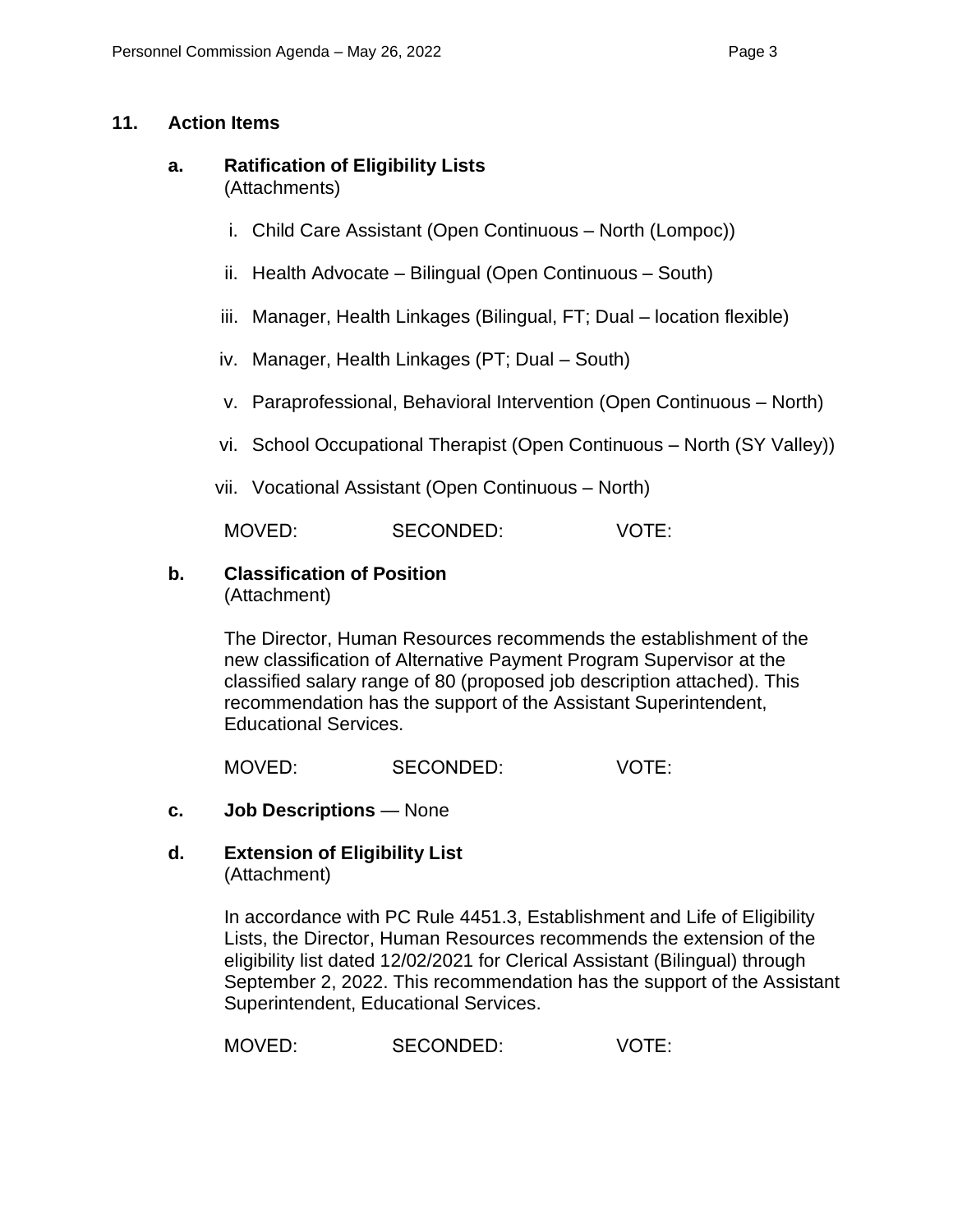#### **NEW BUSINESS**

## **12. Proposed 2022-23 Personnel Commission Budget** (Attachments)

### **Public Hearing — time certain 1:00 p.m.**

A public hearing will be conducted in accordance with the requirements of California Education Code Section 45253 for consideration of the Personnel Commission budget for fiscal year 22-23. This will allow members of the County Board of Education, SBCEO administration, and members of the public the opportunity to present their views on the proposed budget.

MOVED: SECONDED: VOTE:

#### **13. Consideration of Adoption of Resolution Recognizing a State of Emergency and Authorizing Teleconferenced Meetings** (Attachment)

Pursuant to AB 361, the Personnel Commission may adopt PC Resolution 2022- 9 recognizing the ongoing state of emergency and authorizing teleconferenced PC meetings for a period of thirty (30) days.

MOVED: SECONDED: VOTE:

## **REPORTS**

**14. PERSONNEL COMMISSIONER REPORTS**

## **15. DIRECTOR, HUMAN RESOURCES REPORT**

## **16. CALIFORNIA SCHOOL EMPLOYEES ASSOCIATION REPORT**

#### **CLOSED SESSION**

Evaluation of Director, Human Resources

The Personnel Commission will meet with Assistant Superintendent Mari Baptista to discuss the 2021-22 evaluation process for the Director, Human Resources.